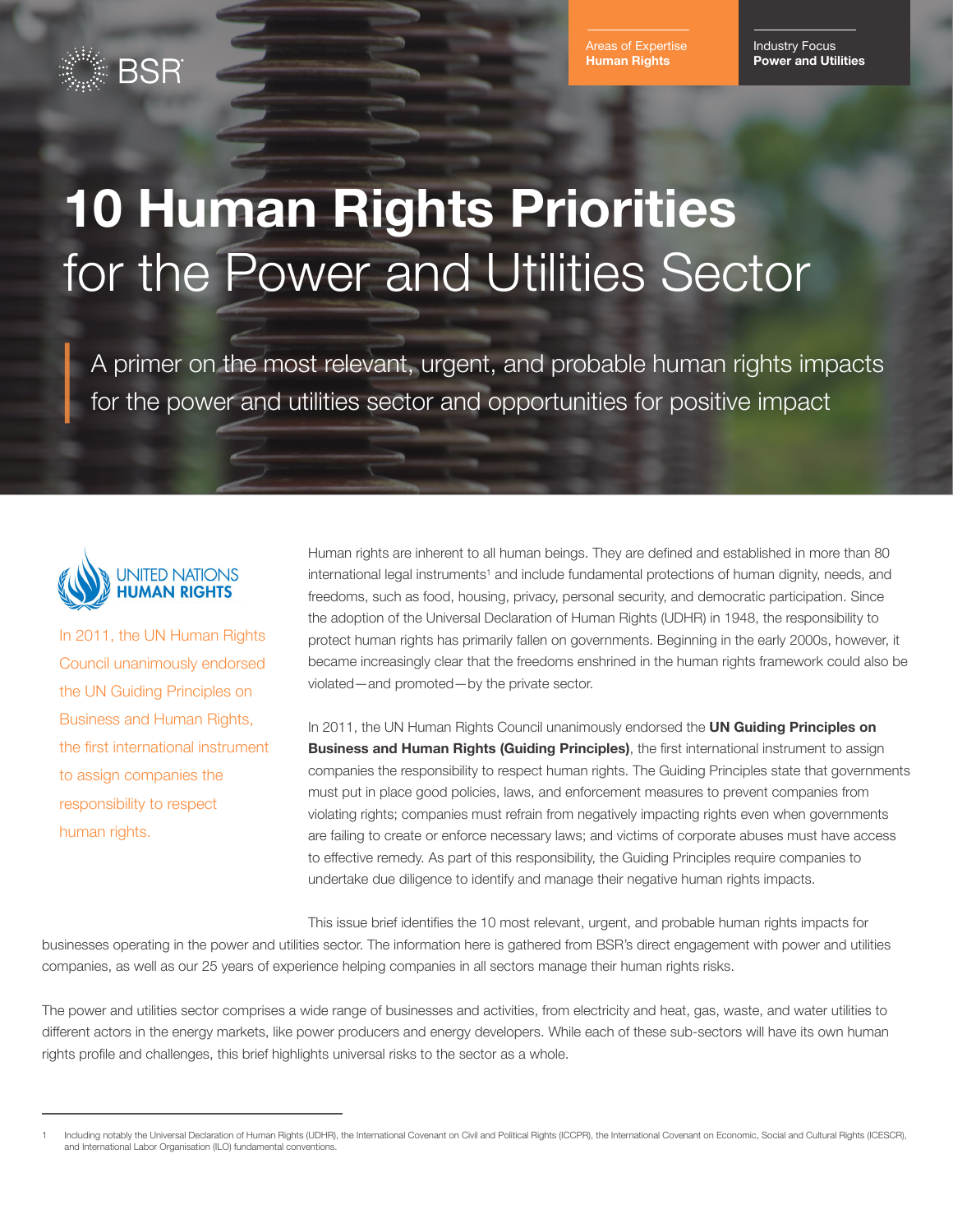# **Top 10 Human Rights Risks** for the Power and Utilities Sector

# **Emergency Response and Community Safety**

From natural disasters to hazardous waste spills, power and utilities companies have the potential to profoundly affect communities near their operations. The private sector is not only responsible for



preventing and mitigating accidents and emergencies related to its operations, but for also participating in remedy mechanisms should they occur to ensure that their negative impacts are rectified.

#### **RIGHTS AT RISK**

- • Right to life, liberty, and security of person [\(UDHR](http://www.un.org/en/universal-declaration-human-rights/) Article 3; ICCPR [Articles](http://www.ohchr.org/Documents/ProfessionalInterest/ccpr.pdf) 6, 9)
- Right to adequate standard of living for self and family (UDHR Article 25; [ICESCR](http://www.ohchr.org/EN/ProfessionalInterest/Pages/CESCR.aspx)  [Article](http://www.ohchr.org/EN/ProfessionalInterest/Pages/CESCR.aspx) 9)

# **2 Bribery and Corruption**

All power and utility companies—and especially those operating in countries with poor rule of law—are exposed to corruption risks. Corruption and bribery profoundly impact vulnerable communities, either by misdirecting



funds that could be spent on healthcare, education, or other public goods or by preventing participation in the democratic process.

### **RIGHTS AT RISK**

Right to equality before the law and to take part in government (UDHR [Articles](http://www.un.org/en/universal-declaration-human-rights/) 7, 21)



## **3 Health and Safety**

Acute health and safety risks are common in the power and utilities sector, including hazards such as electrocution for grid operators, exposure to toxic substances for waste pickers, and inadequate protective equipment for indirectly hired employees. Long hours and shift work are also common,



amplifying the possibility of human error. Contracted workforces are most vulnerable to such risks and for companies of the sector, contractor and supplier due diligence is an essential component of labor and human rights risks management.

### **RIGHTS AT RISK**

- Right to life, liberty, and security of person [\(UDHR](http://www.un.org/en/universal-declaration-human-rights/) Article 3; ICCPR Articles 6, 9; ILO [C155](http://www.ilo.org/dyn/normlex/en/f?p=NORMLEXPUB:12100:0::NO::p12100_instrument_id:312300))
- Right to adequate living standard for self and family (UDHR [Article](http://www.ohchr.org/Documents/ProfessionalInterest/ccpr.pdf) 25; I[CESCR](http://www.ohchr.org/EN/ProfessionalInterest/Pages/CESCR.aspx)  [Article](http://www.ohchr.org/EN/ProfessionalInterest/Pages/CESCR.aspx) 9)
- • Right to health [\(ICESCR](http://www.ohchr.org/EN/ProfessionalInterest/Pages/CESCR.aspx) Article 12)

# **4 Employee Discrimination**

This sector has historically been a male-dominated industry, sometimes resulting in unfair hiring practices, pay disparities, workplace harassment, and favorable treatment for majority groups in



promotion and professional development. For companies operating in global markets, respecting employees' rights means securing equal opportunities for every member of their diverse workforce.

#### **RIGHTS AT RISK**

- Right to equality and non-discrimination [\(UDHR](http://www.un.org/en/universal-declaration-human-rights/) Article 1, 2; ICESCR  [Article](http://www.ohchr.org/Documents/ProfessionalInterest/ccpr.pdf) 2; ICCPR Articles 2, 26; ILO [C100,](http://www.ilo.org/dyn/normlex/en/f?p=NORMLEXPUB:12100:0::NO::P12100_Ilo_Code:C100) [C111](http://www.ilo.org/dyn/normlex/en/f?p=1000:12100:0::NO::P12100_INSTRUMENT_ID,P12100_LANG_CODE:312256,en:NO))
- Right to equality between men and women ([ICESCR](http://www.ohchr.org/EN/ProfessionalInterest/Pages/CESCR.aspx) Article 3; ICCPR  [Article](http://www.ohchr.org/EN/ProfessionalInterest/Pages/CESCR.aspx) 3, ILO C156)

# **5 Collective Bargaining**

Outsourcing practices and greater independence of contractors may lead to a decline in collective bargaining and the effectiveness of workers' councils or representatives. This could reduce worker protection and exacerbate discrimination for vulnerable workers, as they often lack negotiating and bargaining power.



#### **RIGHTS AT RISK**

- • Right to peaceful assembly and freedom of association [\(UDHR](http://www.un.org/en/universal-declaration-human-rights/) Article 20, 23; [ICESCR](http://www.ohchr.org/EN/ProfessionalInterest/Pages/CESCR.aspx) Article 8; ICCPR [Articles](http://www.ohchr.org/Documents/ProfessionalInterest/ccpr.pdf) 21, 22; ILO [C87](http://www.ilo.org/dyn/normlex/en/f?p=NORMLEXPUB:12100:0::NO::P12100_INSTRUMENT_ID:312232))
- • Right to collective bargaining terms and conditions of employment and to take industrial action [\(ICESCR](http://www.ohchr.org/EN/ProfessionalInterest/Pages/CESCR.aspx) Article 8; [ICCPR](http://www.ohchr.org/Documents/ProfessionalInterest/ccpr.pdf) Article 22; ILO [C98\)](http://www.ilo.org/dyn/normlex/en/f?p=NORMLEXPUB:12100:0::NO:12100:P12100_ILO_CODE:C098)
- Right to equality and non-discrimination (UDHR [Article](http://www.un.org/en/universal-declaration-human-rights/) 1, 2; [ICESCR](http://www.ohchr.org/EN/ProfessionalInterest/Pages/CESCR.aspx) Article 2; ICCPR [Articles](http://www.ohchr.org/Documents/ProfessionalInterest/ccpr.pdf) 2, 26; ILO [C100,](http://www.ilo.org/dyn/normlex/en/f?p=NORMLEXPUB:12100:0::NO::P12100_Ilo_Code:C100) [C111\)](http://www.ilo.org/dyn/normlex/en/f?p=1000:12100:0::NO::P12100_INSTRUMENT_ID,P12100_LANG_CODE:312256,en:NO)
- Right to adequate living standard for self and family (UDHR [Article](http://www.un.org/en/universal-declaration-human-rights/) 25; [ICESCR](http://www.ohchr.org/EN/ProfessionalInterest/Pages/CESCR.aspx)  [Article](http://www.ohchr.org/EN/ProfessionalInterest/Pages/CESCR.aspx) 9)

# **6 Land Acquisition and Resettlement**

Power and utilities infrastructure projects may require land acquisition. This carries the risk that local communities may not be adequately consulted or compensated, especially in autocratic countries or where resettlement is forced. Indigenous communities are particularly



vulnerable to these impacts, and companies are expected to adhere to the principle of "free, prior, and informed consent" when carrying out projects on indigenous lands.

#### **RIGHTS AT RISK**

- • Right to participate in cultural life, benefit from scientific progress, and protect intellectual property rights (UDHR [Article](http://www.un.org/en/universal-declaration-human-rights/) 27; [ICESCR](http://www.ohchr.org/EN/ProfessionalInterest/Pages/CESCR.aspx) Article 15; ILO C169)
- • Right to own property [\(UDHR](http://www.un.org/en/universal-declaration-human-rights/) Article 17)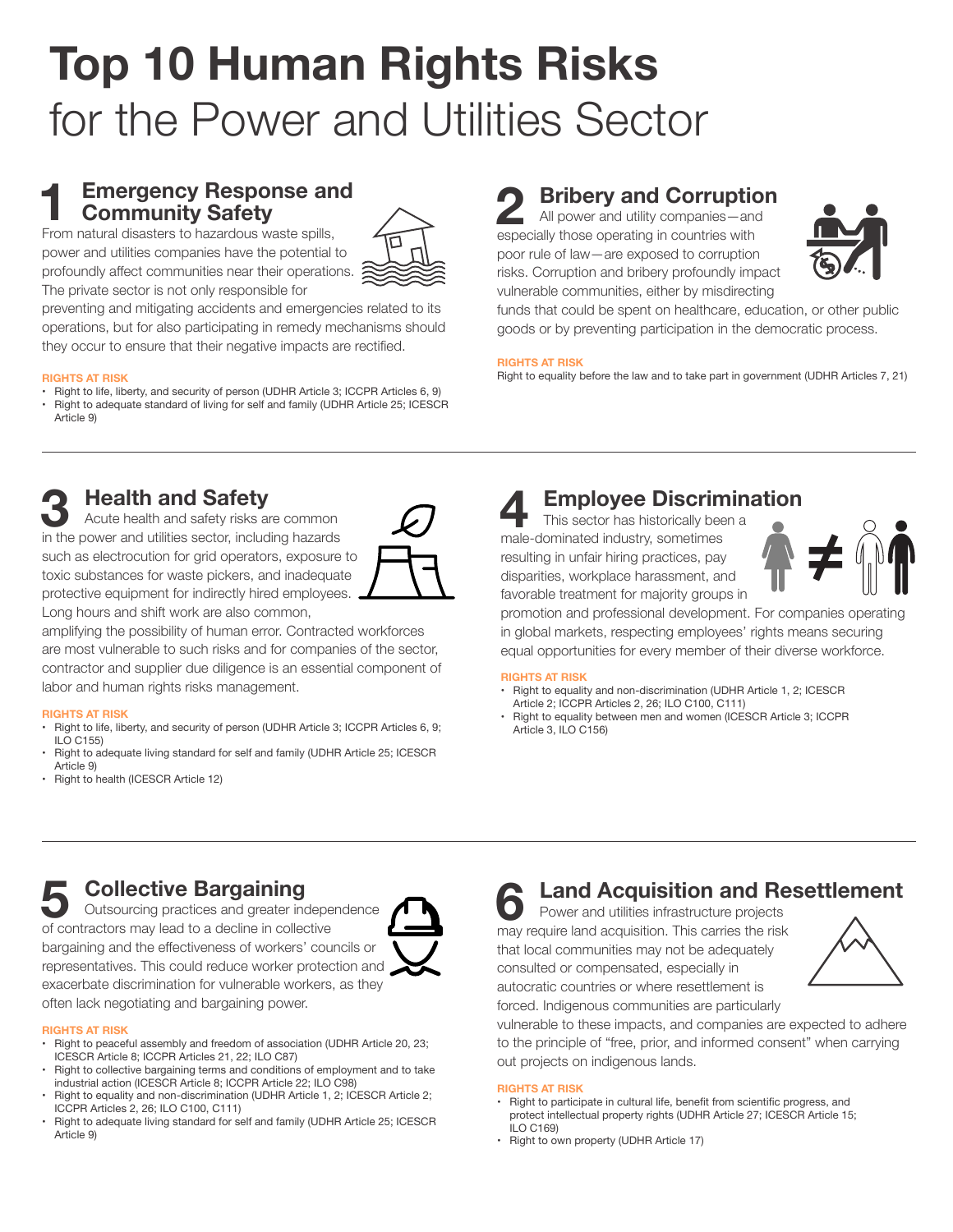# **7 Local Community Livelihoods**

Developing countries often invite companies to invest in large infrastructure projects (e.g. through power plants and hydro dams, power grids, gas pipelines, and wind farms) to enhance



energy security and provide for rising energy demand. The communities living near these projects, however, are sometimes overlooked, and they may be at risk of losing their livelihoods due to migration, disruption, or industrial pollution. These impacts may be felt far beyond the project boundaries and may not be immediately evident, as in the case of loss of cultural heritage or natural resources.

#### **RIGHTS AT RISK**

Right to life, liberty, and security of person [\(UDHR](http://www.un.org/en/universal-declaration-human-rights/) Article 3; ICCPR [Articles](http://www.ohchr.org/Documents/ProfessionalInterest/ccpr.pdf) 6, 9) Right to adequate standard of living for self and family (UDHR [Article](http://www.un.org/en/universal-declaration-human-rights/) 25; **ICESCR Article 9)** 

**9 Vulnerable Consumers**<br>Utilities provide essential services for life<br>development. This does not mean that compa Utilities provide essential services for life and development. This does not mean that companies have to give away their products for free, but they should be cognizant of the broader impacts of their pricing and

access policies. A regulated price structure should guarantee fair access to water, electricity, gas, and heat. When rising costs make these commodities unaffordable for lower income communities, this could create discriminatory access or black markets—it could also drive individuals to electricity theft with dangerous safety consequences.

### **RIGHTS AT RISK**

Right to adequate living standard for self and family [\(UDHR Article 25](http://www.un.org/en/universal-declaration-human-rights/); [ICESCR Article 9](http://www.ohchr.org/EN/ProfessionalInterest/Pages/CESCR.aspx))

**8 Security Forces**<br>**8 If not properly managed, la**<br>**may lead to protests over the use** If not properly managed, large-scale projects may lead to protests over the use of land and increase the risk of violence. While security forces are often necessary to protect staff and assets in conflict-



affected or weak-governance countries, use of such forces without adequate training, or with weapons in excess of their mandate, can give rise to serious violations.

#### **RIGHTS AT RISK**

Right to life, liberty, and security of person [\(UDHR](http://www.un.org/en/universal-declaration-human-rights/) Article 3; ICCPR [Articles](http://www.ohchr.org/Documents/ProfessionalInterest/ccpr.pdf) 6, 9)

## **10 Grievance Mechanism And Right to Remedy**

Infrastructure development projects can put communities at risk—loss of housing, property, livelihoods, cultural practices, and security. Effective grievance mechanisms are essential to prevent adverse consequences and offer remedy when negative impacts cannot be avoided.



#### **RIGHTS AT RISK**

Right to an effective remedy (UDHR Article 8; [ICCPR Article 2](http://www.ohchr.org/Documents/ProfessionalInterest/ccpr.pdf) [\)](http://www.un.org/en/universal-declaration-human-rights/)

# **Top 3 Opportunities**  for Positive Impact

### **1Providing Access to Energy, Water, and Sanitation**

Power and utilities companies can provide great contributions to achieving the United Nations Sustainable Development Goals related to basic services. This may take the form of individual company initiatives, or may entail collaborative efforts through public-private partnerships, community investment, or stakeholder engagement.<sup>2</sup> Access to sustainable energy, water, and sanitation can transform lives; this is key to achieving rights related to health, food security, livelihoods, and education around the world.

**2 Promoting Economic and Social Development**<br>
Infrastructure development and its continuous maintenance can broaden acces<br>
connections to essential services. It can also, in the longer term, drive local economic Infrastructure development and its continuous maintenance can broaden access and improve connections to essential services. It can also, in the longer term, drive local economic and social development through good job creation and access to technical education, technical knowledge transfer, and enhanced local skills.

# **3 Empowering Women**

Female economic inclusion is a proven pathway to poverty alleviation and social development, and it has significant multiplier effects. Training women on ways to save energy and water, for instance, can significantly benefit their entire families and larger communities. Projects that have trained women to be "solar entrepreneurs" have resulted in the installation and maintenance of renewable energy in entire villages.3

- 2<http://www.bsr.org/our-insights/blog-view/sdg-7-needs-business-leadership-to-drive-energy-access>
- [3](http://www.bsr.org/our-insights/blog-view/sdg-7-needs-business-leadership-to-drive-energy-access) Solar Sisters[, https://www.solarsister.org/]( https://www.solarsister.org/); Barefoot College[, https://www.barefootcollege.org/]( https://www.barefootcollege.org/
)

#### **RIGHTS PROMOTED**

- Right to adequate living standard for self and family (UDHR Article 25; ICESCR Article 9)
- **Right to health (ECESCR Article 12)**
- Right to water (ICESCR Articles 11, 12)
- Right to food (ICESCR Article 11)

#### **RIGHTS PROMOTED**

- **Right to education (UDHR Article 26)**
- Right to adequate living standard for self and family (UDHR Article 25; ICESCR Article 9)

#### **RIGHTS PROMOTED**

- **Right to adequate standard of living for self**  and family (UDHR Article 25; ICESCR Article 9)
- Right to equality and non-discrimination (UDHR Articles 1, 2; ICESCR Article 2; ICCPR Articles 2, 26)
- Right to equality between men and women (ICESCR Article 3; ICCPR Article 3)